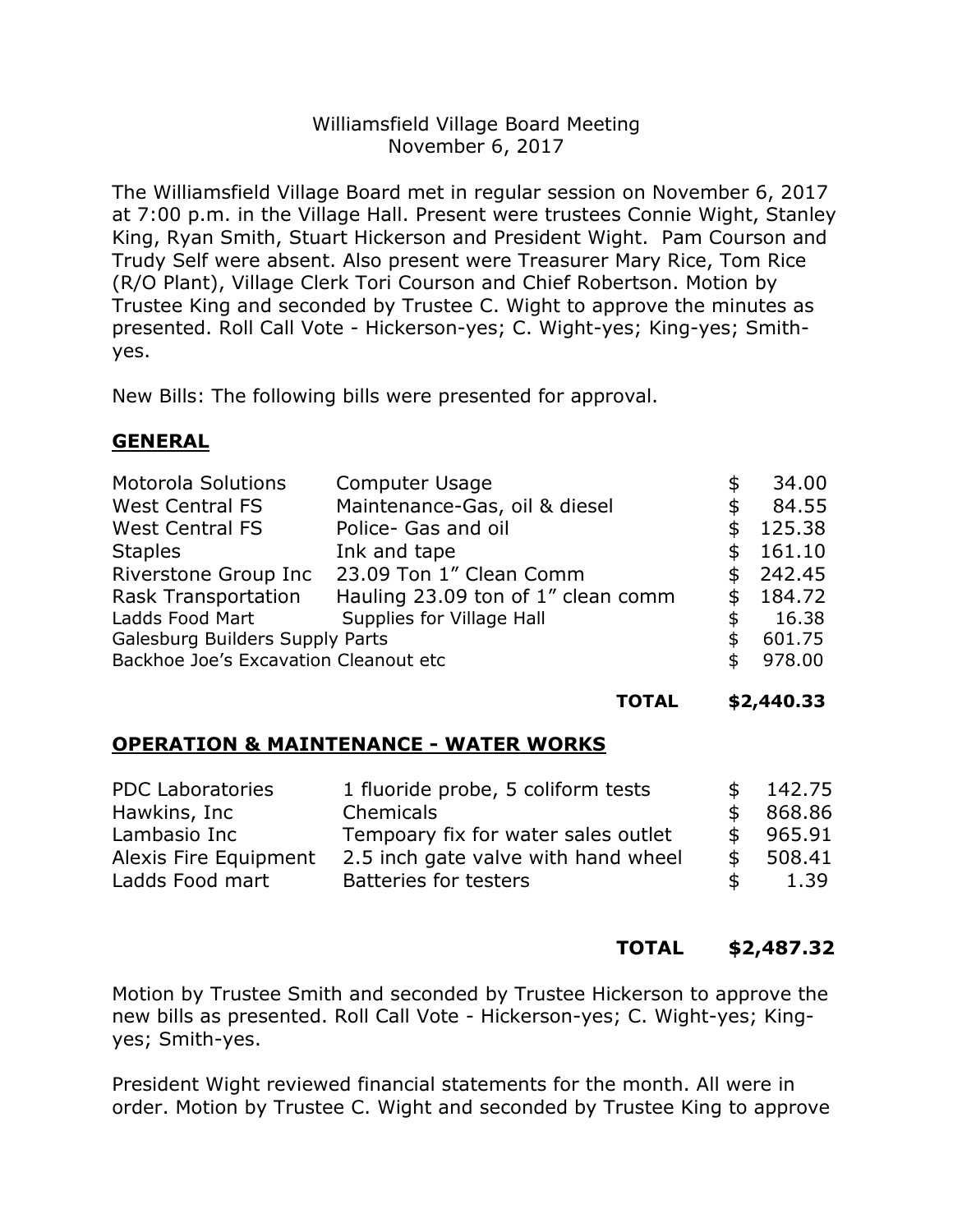financial statement. Roll Call Vote - Hickerson-yes; C. Wight-yes; King-yes; Smith-yes.

Public Comment: None

Maintenance Department: Rick Secrist dug looking for the tile past the fire station on Gale Street and he said he found it and it was full and broken. The Board suggested waiting until spring to see if the water drains properly and if it does not, they will hire Mitch Daily to install a new tile. The maintenance department also mowed and Monte replaced the throttle on the mower. The tractor also had maintenance work including: an oil change, lights replaced and it was detailed. The Humvee is ready to plow snow.

Police Report: The following calls for service were handled by the police department for the month of August:

| (2) Person down-medial    | Officer not needed           |
|---------------------------|------------------------------|
| Harassment Complaint      | Report on file               |
| <b>Suspicious Vehicle</b> | Unable to locate             |
| Stray Dog                 | Transported to County kennel |
| Juvenile Problems         | No report needed             |
|                           |                              |

# **Citations issued in October:**

| Violations                  | <b>Citations</b> | Warnings |
|-----------------------------|------------------|----------|
| Seatbelt                    |                  |          |
| Speeding                    | 3                |          |
| Disobeyed Stop Sign         |                  |          |
| <b>Ordinance Violations</b> | 3                |          |
| Other                       |                  |          |

Park Report: Fundraising is still going strong for the new playground equipment; the MAPPING group cleaned off the viaduct and planted some seasonal interest plants. The signs are ready for the disc golf field and will hopefully be installed before bad weather. The ladies are working on getting the lights ready and will be starting to set up after Halloween. They sent the decorations for the Village main Street to the town maintenance shed. The Lighting of the Park will be on Saturday, November  $25<sup>th</sup>$  at  $5:00<sup>pm</sup>$  with Laura State Bank serving refreshments.